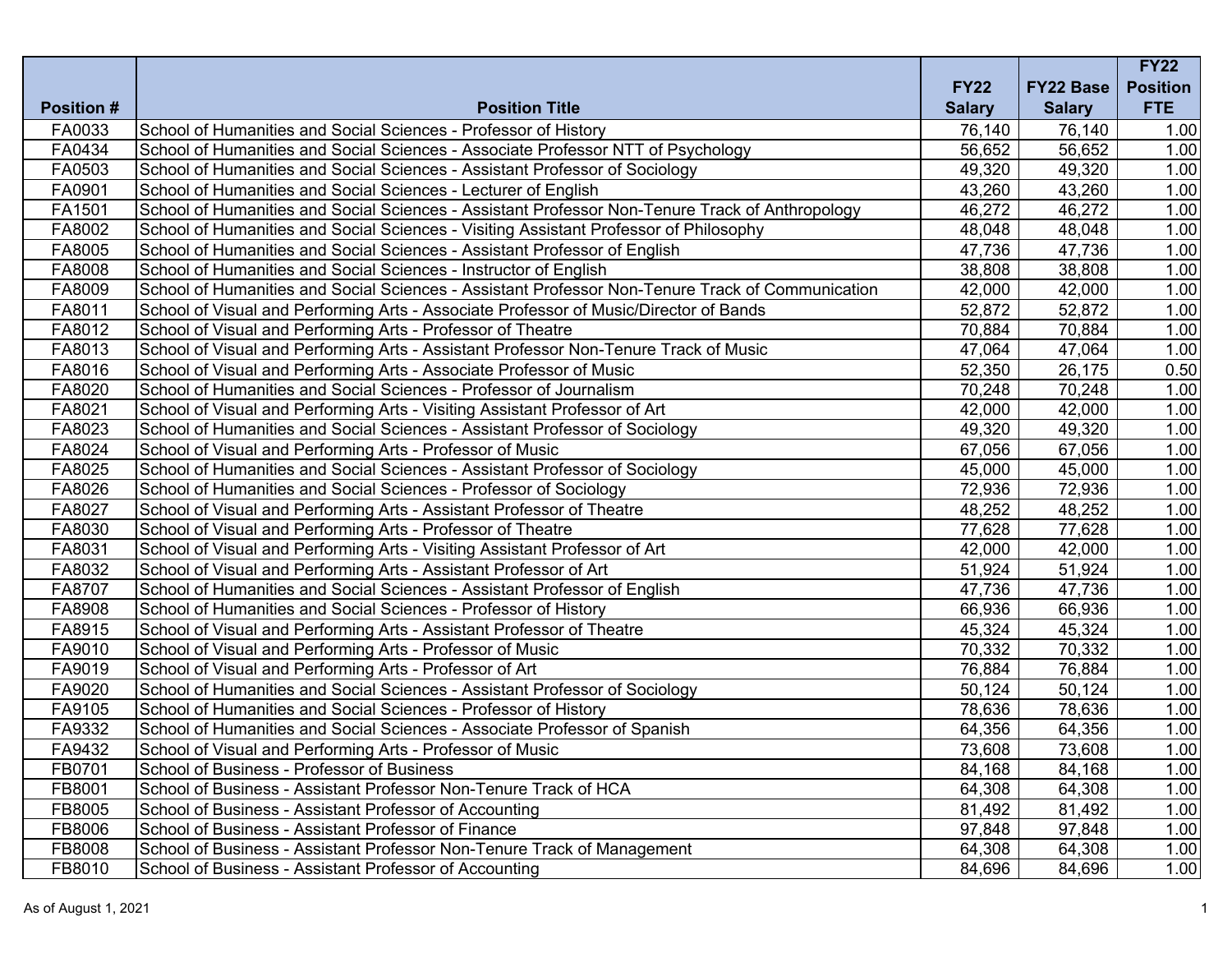|                   |                                                                                                       |               |                  | <b>FY22</b>     |
|-------------------|-------------------------------------------------------------------------------------------------------|---------------|------------------|-----------------|
|                   |                                                                                                       | <b>FY22</b>   | <b>FY22 Base</b> | <b>Position</b> |
| <b>Position #</b> | <b>Position Title</b>                                                                                 | <b>Salary</b> | <b>Salary</b>    | <b>FTE</b>      |
| FB8011            | School of Business - Professor of Business                                                            | 90,228        | 90,228           | 1.00            |
| FB8012            | School of Business - Assistant Professor of Economics                                                 | 74,532        | 74,532           | 1.00            |
| FB8803            | School of Business - Assistant Professor of Management                                                | 77,040        | 77,040           | 1.00            |
| FE0502            | School of Education - Assistant Professor of Teacher Education                                        | 51,509        | 51,509           | 1.00            |
| FE0601            | School of Kinesiology and Health Sciences - Associate Professor of Kinesiology                        | 66,192        | 66,192           | 1.00            |
| FE0701            | School of Counselor Education - Clinical Faculty                                                      | 46,104        | 46,104           | 1.00            |
| FE0802            | School of Counselor Education - Assistant Professor of Counselor Education                            | 48,804        | 48,804           | 1.00            |
| FE1101            | School of Kinesiology and Health Sciences - Assistant Professor of Kinesiology                        | 50,148        | 50,148           | 1.00            |
| FE1102            | School of Counselor Education - Professor of Counselor Education                                      | 95,892        | 95,892           | 1.00            |
| FE1201            | School of Counselor Education - Associate Professor of Counselor Education                            | 60,492        | 60,492           | 1.00            |
| FE1202            | School of Counselor Education - Clinical Faculty                                                      | 48,252        | 48,252           | 1.00            |
| FE1601            | School of Humanities and Social Sciences - Associate Professor of Psychology                          | 56,652        | 56,652           | 1.00            |
| FE1602            | School of Kinesiology and Health Sciences - Instructor of Kinesiology                                 | 41,112        | 41,112           | 1.00            |
| FE1701            | School of Counselor Education - Clinical Faculty                                                      | 46,104        | 46,104           | 1.00            |
| FE1801            | School of Counselor Education - Clinical Faculty                                                      | 45,192        | 45,192           | 1.00            |
| FE1901            | School of Counselor Education - Clinical Faculty                                                      | 45,192        | 45,192           | 1.00            |
| FE1902            | School of Education - Professor of Teacher Education                                                  | 87,264        | 87,264           | 1.00            |
| FE2001            | School of Education - Visiting Assistant Professor of Higher Education, Administration and Leadership | 51,504        | 51,504           | 1.00            |
| FE2101            | School of Counselor Education - Clinical Faulty                                                       | 42,000        | 42,000           | 1.00            |
| FE2102            | School of Counselor Education - Clinical Faulty                                                       | 42,000        | 42,000           | 1.00            |
| FE2103            | School of Counselor Education - Clinical Faulty                                                       | 42,000        | 42,000           | 1.00            |
| FE2104            | School of Counselor Education - Clinical Faulty                                                       | 44,760        | 44,760           | 1.00            |
| FE2105            | School of Counselor Education - Clinical Faulty                                                       | 42,000        | 42,000           | 1.00            |
| FE2106            | School of Counselor Education - Clinical Faulty                                                       | 48,252        | 48,252           | 1.00            |
| FE8004            | School of Counselor Education - Assistant Professor of Counselor Education                            | 42,252        | 42,252           | 1.00            |
| FE8008            | School of Kinesiology and Health Sciences - Assistant Professor Non-Tenure Track of Kinesiology       | 49,332        | 49,332           | 1.00            |
| FE8010            | School of Kinesiology and Health Sciences - Associate Professor of Kinesiology                        | 56,964        | 56,964           | 1.00            |
| FE8012            | School of Education - Associate Professor of Teacher Education                                        | 61,360        | 61,360           | 1.00            |
| FE8014            | School of Counselor Education - Associate Professor of Counselor Education                            | 59,328        | 59,328           | 1.00            |
| FE8019            | School of Kinesiology and Health Sciences - Professor of Kinesiology                                  | 79,764        | 79,764           | 1.00            |
| FE8026            | School of Humanities and Social Sciences - Professor of Psychology                                    | 70,068        | 70,068           | 1.00            |
| FE8031            | School of Humanities and Social Sciences - Assistant Professor Non-Tenure Track of Psychology         | 48,732        | 48,732           | 1.00            |
| FE8032            | School of Kinesiology and Health Sciences - Assistant Professor of Kinesiology                        | 50,148        | 50,148           | 1.00            |
| FE8033            | School of Counselor Education - Professor of Counselor Education                                      | 77,664        | 77,664           | 1.00            |
| FE8035            | School of Counselor Education - Assistant Professor of Counselor Education                            | 50,004        | 50,004           | 1.00            |
| FE8834            | School of Counselor Education - Associate Professor of Counselor Education                            | 59,328        | 59,328           | 1.00            |
| FE8904            | School of Education - Assistant Professor of Teacher Education                                        | 51,509        | 51,509           | 1.00            |
| FE8911            | School of Humanities and Social Sciences - Professor of Psychology                                    | 70,068        | 70,068           | 1.00            |
| FE8921            | School of Counselor Education - Professor of Counselor Education                                      | 73,968        | 73,968           | 1.00            |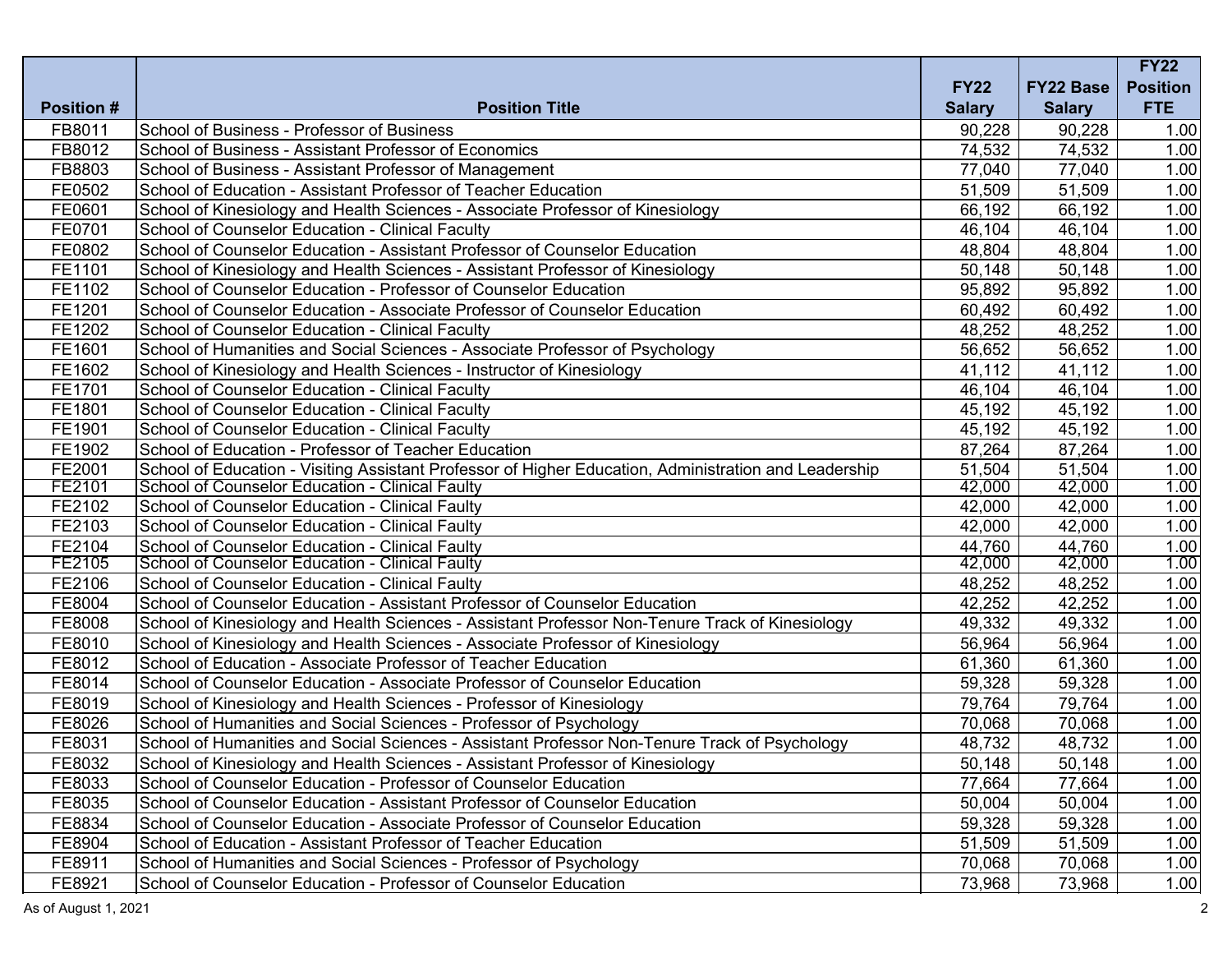|                   |                                                                                                         |               |                  | <b>FY22</b>     |
|-------------------|---------------------------------------------------------------------------------------------------------|---------------|------------------|-----------------|
|                   |                                                                                                         | <b>FY22</b>   | <b>FY22 Base</b> | <b>Position</b> |
| <b>Position #</b> | <b>Position Title</b>                                                                                   | <b>Salary</b> | <b>Salary</b>    | <b>FTE</b>      |
| FE8927            | School of Education - Assistant Professor of Teacher Education                                          | 51,509        | 51,509           | 1.00            |
| FI1701            | Academic Affairs - Instructor - First Year Seminar/Dir, FYS                                             | 37,536        | 37,536           | 1.00            |
| FI2001            | School of Kinesiology and Health Sciences - Assistant Professor Non-Tenure Track of Food Studies        | 45,324        | 45,324           | 1.00            |
| FN0401            | Department of Nursing - Assistant Professor of Nursing / Registered Nurses in Primary Care Grant        | 59,604        | 59,604           | 1.00            |
| FN0501            | Department of Nursing - Associate Professor of Nursing                                                  | 72,192        | 72,192           | 1.00            |
| FN0502            | Department of Nursing - Visiting Assistant Professor of Nursing                                         | 57,228        | 57,228           | 1.00            |
| <b>FN1001</b>     | Department of Nursing - Assistant Professor of Nursing                                                  | 59,136        | 59,136           | 1.00            |
| FN1102            | Department of Nursing - Assistant Professor of Nursing                                                  | 59,604        | 59,604           | 1.00            |
| FS1601            | School of Science, Math and Technology - Professor of Chemistry                                         | 89,688        | 89,688           | 1.00            |
| <b>FS2001</b>     | School of Kinesiology and Health Sciences - Assistant Professor Non-Tenure Track of Outdoor Education S | 46,356        | 46,356           | 1.00            |
| FS8001            | School of Science, Math and Technology - Associate Professor of Mathematics                             | 55,668        | 55,668           | 1.00            |
| FS8002            | School of Science, Math and Technology - Professor of Chemistry                                         | 82,368        | 82,368           | 1.00            |
| FS8005            | School of Science, Math and Technology - Assistant Professor Non-Tenure Track of Biology                | 49,704        | 49,704           | 1.00            |
| <b>FS8008</b>     | School of Science, Math and Technology - Assistant Professor of Biology                                 | 50,940        | 50,940           | 1.00            |
| FS8010            | School of Science, Math and Technology - Professor of Mathematics                                       | 75,372        | 75,372           | 1.00            |
| FS8011            | School of Science, Math and Technology - Visiting Assistant Professor of Geosciences                    | 45,000        | 45,000           | 1.00            |
| FS8012            | School of Science, Math and Technology - Professor of Physics                                           | 81,468        | 81,468           | 1.00            |
| FS8013            | School of Science, Math and Technology - Assistant Professor of Biology                                 | 51,000        | 51,000           | 1.00            |
| FS8014            | School of Science, Math and Technology - Assistant Professor of Computer Sciences                       | 63,000        | 63,000           | 1.00            |
| FS8015            | School of Science, Math and Technology - Professor of Biology                                           | 82,572        | 82,572           | 1.00            |
| FS8016            | School of Science, Math and Technology - Professor of Chemistry                                         | 73,224        | 73,224           | 1.00            |
| FS8018            | School of Science, Math and Technology - Assistant Professor of Computer Sciences                       | 76,044        | 76,044           | 1.00            |
| FS8019            | School of Science, Math and Technology - Assistant Professor of Earth Sciences                          | 49,620        | 49,620           | 1.00            |
| FS8022            | School of Science, Math and Technology - Professor of Mathematics                                       | 75,372        | 75,372           | 1.00            |
| FS8024            | School of Science, Math and Technology - Lecturer of Biology                                            | 49,704        | 49,704           | 1.00            |
| FS8809            | School of Science, Math and Technology - Assistant Professor Non-Tenure Track of Mathematics            | 51,360        | 51,360           | 1.00            |
| FS8813            | School of Science, Math and Technology - Professor of Biology                                           | 85,932        | 85,932           | 1.00            |
| <b>FS8907</b>     | School of Science, Math and Technology - Assistant Professor of Chemistry                               | 48,504        | 48,504           | 1.00            |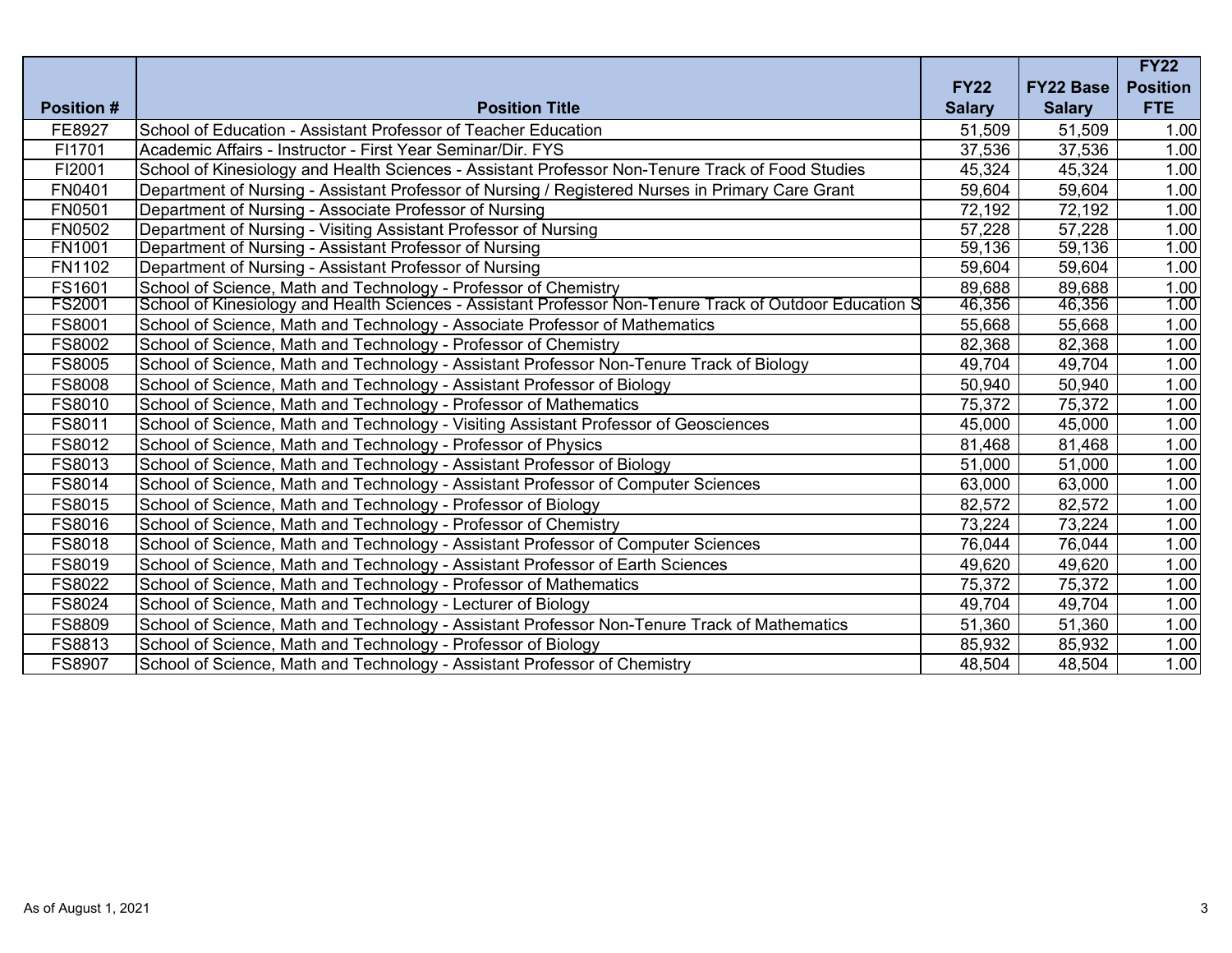| <b>Position #</b> | <b>Position Title</b>                                         | <b>FY22</b><br><b>Salary</b> | <b>FY22 Base</b><br><b>Salary</b> | <b>FY22</b><br><b>POSITION</b><br><b>FTE</b> |
|-------------------|---------------------------------------------------------------|------------------------------|-----------------------------------|----------------------------------------------|
| A1A001            | President                                                     | 250,008                      | 250,008                           | 1.00                                         |
| A1A002            | Major Gifts Officer                                           | 128,760                      | 128,760                           | 1.00                                         |
| A1A005            | <b>Executive Assistant to the President</b>                   | 60,000                       | 60,000                            | 1.00                                         |
| A1A010            | Director of Title IX & EOE                                    | 74,556                       | 74,556                            | 1.00                                         |
| A1E002            | <b>Interim Sports Information Director</b>                    | 43,260                       | 43,260                            | 1.00                                         |
| A1E003            | <b>Athletic Director</b>                                      | 95,004                       | 95,004                            | 1.00                                         |
| A1E004            | <b>Assistant Football Coach</b>                               | 43,440                       | 43,440                            | 1.00                                         |
| A1E005            | Associate Athletic Director & M&W CC/Track & Field Head Coach | 111,540                      | 111,540                           | 1.00                                         |
| A1E006            | Assistant Coach M&W Cross Country/Track & Field               | 48,768                       | 48,768                            | 1.00                                         |
| A1E007            | <b>Head Coach Men's Basketball</b>                            | 65,592                       | 65,592                            | 1.00                                         |
| A1E008            | <b>Head Coach Women's Basketball</b>                          | 63,036                       | 63,036                            | 1.00                                         |
| A1E014            | Assistant Coach - Women's Basketball                          | 30,876                       | 30,876                            | 1.00                                         |
| A1E016            | <b>Head Coach Volleyball</b>                                  | 64,200                       | 64,200                            | 1.00                                         |
| A1E020            | <b>Head Coach Wrestling</b>                                   | 54,588                       | 54,588                            | 1.00                                         |
| A1E021            | <b>Football Head Coach</b>                                    | 80,004                       | 80,004                            | 1.00                                         |
| A1E029            | <b>Head Coach Women's Soccer</b>                              | 38,484                       | 46,366                            | 0.83                                         |
| A1E030            | <b>Head Coach - Softball</b>                                  | 50,736                       | 50,736                            | 1.00                                         |
| A1E037            | <b>Assistant Athletic Trainer</b>                             | 37,080                       | 37,080                            | 1.00                                         |
| A1E043            | Strength & Conditioning Coordinator/Throws Coach              | 50,100                       | 50,100                            | 1.00                                         |
| A1E044            | <b>Head Coach Men's Soccer</b>                                | 41,208                       | 49,648                            | 0.83                                         |
| A1E045            | <b>Head Coach Men's Lacrosse</b>                              | 43,176                       | 52,019                            | 0.83                                         |
| A1E050            | <b>Associate Athletic Director</b>                            | 37,476                       | 45,152                            | 0.83                                         |
| A1E051            | <b>Head Coach Baseball</b>                                    | 44,496                       | 53,610                            | 0.83                                         |
| A1E054            | <b>Assistant Athletic Director Academic Affairs</b>           | 39,888                       | 39,888                            | 1.00                                         |
| A2A003            | <b>Director of Student Business Services</b>                  | 64,308                       | 64,308                            | 1.00                                         |
| A2A004            | Controller                                                    | 97,860                       | 97,860                            | 1.00                                         |
| A2A008            | <b>Chief Financial Officer</b>                                | 117,432                      | 117,432                           | 1.00                                         |
| A2A010            | Director of Public Relations and Marketing                    | 85,752                       | 85,752                            | 1.00                                         |
| A2B009            | <b>Purchasing Director</b>                                    | 68,664                       | 68,664                            | 1.00                                         |
| A2B010            | <b>Human Resources Director</b>                               | 92,880                       | 92,880                            | 1.00                                         |
| A2B012            | <b>Director of Facility Services</b>                          | 87,216                       | 87,216                            | 1.00                                         |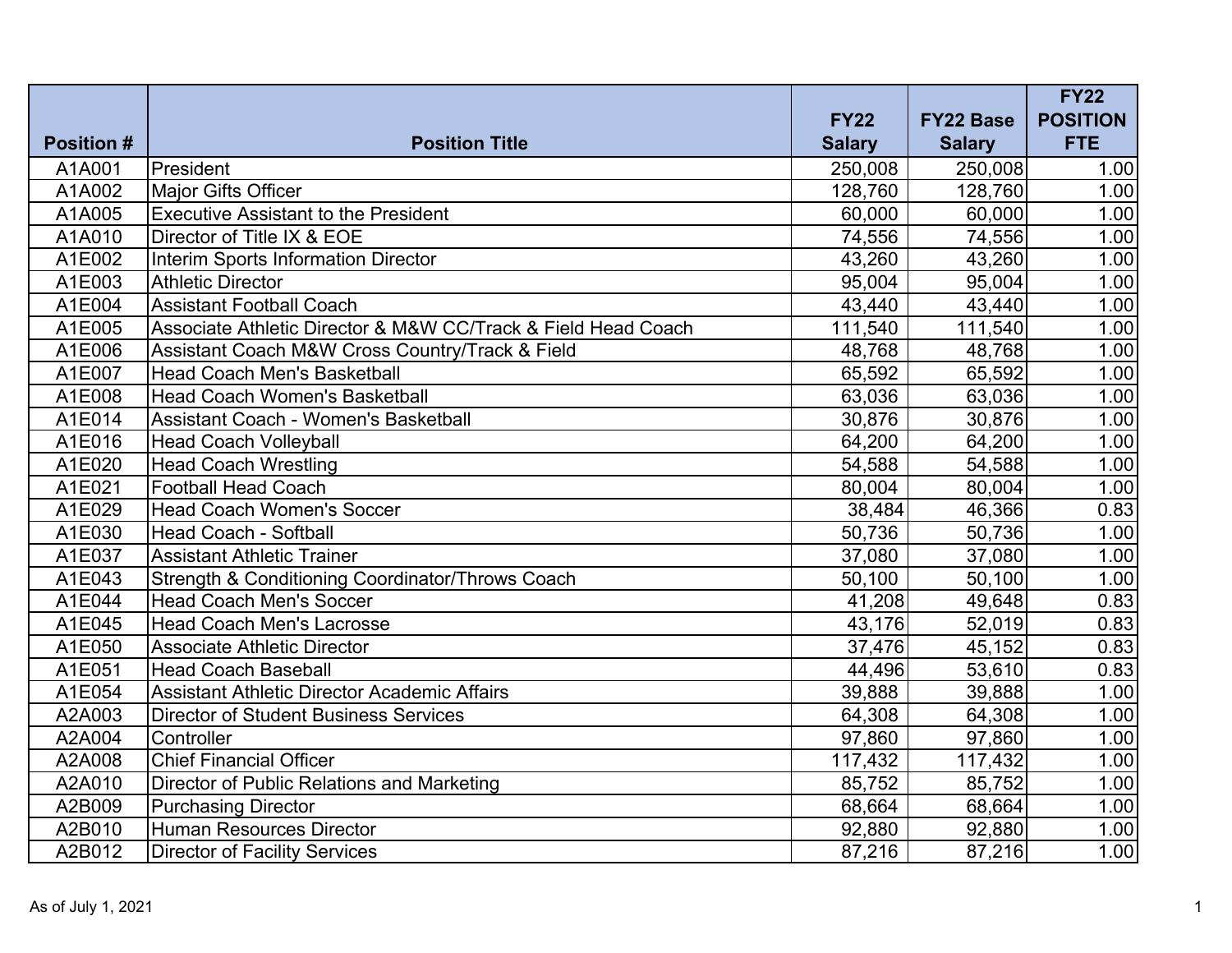|                   |                                                                          |                              |                                   | <b>FY22</b>                   |
|-------------------|--------------------------------------------------------------------------|------------------------------|-----------------------------------|-------------------------------|
| <b>Position #</b> | <b>Position Title</b>                                                    | <b>FY22</b><br><b>Salary</b> | <b>FY22 Base</b><br><b>Salary</b> | <b>POSITION</b><br><b>FTE</b> |
| A2C001            | <b>Assistant Director Human Resources</b>                                | 62,940                       | 62,940                            | 1.00                          |
| A2C004            | <b>Program Coordinator</b>                                               | 41,208                       | 41,208                            | 1.00                          |
| A2C005            | <b>Budget Director</b>                                                   | 84,876                       | 84,876                            | 1.00                          |
| A2C006            | Payroll Manager                                                          | 54,444                       | 54,444                            | 1.00                          |
| A2C007            | Assistant Director of Title IX Coordinator/Cleary Compliance Coordinator | 41,208                       | 41,208                            | 1.00                          |
| A2C008            | Director Prison College & Print Based Correspondence Prog                | 49,320                       | 49,320                            | 1.00                          |
| A2D003            | <b>Manager of Support Services</b>                                       | 79,920                       | 79,920                            | 1.00                          |
| A2D006            | Manager of Network & Systems Administration                              | 87,936                       | 87,936                            | 1.00                          |
| A2D007            | <b>Assistant to the CIO</b>                                              | 44,604                       | 44,604                            | 1.00                          |
| A2D008            | <b>Systems Administrator</b>                                             | 66,960                       | 66,960                            | 1.00                          |
| A2D009            | Senior Systems Administrator/Architect                                   | 70,404                       | 70,404                            | 1.00                          |
| A2D012            | <b>Manager of Enterprise Applications Systems</b>                        | 79,920                       | 79,920                            | 1.00                          |
| A2D013            | <b>Enterprise Applications System Programmer</b>                         | 61,632                       | 61,632                            | 1.00                          |
| A2D014            | <b>Enterprise Application Systems Programmer</b>                         | 58,968                       | 58,968                            | 1.00                          |
| A2D015            | <b>Enterprise Applications System Programmer</b>                         | 49,200                       | 49,200                            | 1.00                          |
| A2D017            | Help Desk Specialist/Manager                                             | 47,208                       | 47,208                            | 1.00                          |
| A3A002            | Director Office of Institutional Effectiveness                           | 65,928                       | 65,928                            | 1.00                          |
| A3B001            | <b>Vice President for Academic Affairs</b>                               | 154,500                      | 154,500                           | 1.00                          |
| A3B005            | Executive Director of Infrastructure and Resources - CIO                 | 125,004                      | 125,004                           | 1.00                          |
| A3C004            | <b>Quality Assurance Specialist</b>                                      | 36,096                       | 36,096                            | 1.00                          |
| A3C005            | <b>Production Coordinator</b>                                            | 36,060                       | 36,060                            | 1.00                          |
| A3C012            | <b>CEP Student Advisor/Recruiter</b>                                     | 38,820                       | 38,820                            | 1.00                          |
| A3C013            | Program Director of Extended Studies                                     | 52,488                       | 52,488                            | 1.00                          |
| A3C014            | <b>Student Advising/Recruiter</b>                                        | 37,788                       | 37,788                            | 1.00                          |
| A3C019            | <b>Executive Director of Extended Campus</b>                             | 82,332                       | 82,332                            | 1.00                          |
| A3C020            | Library Director/Acquisitions Librarian                                  | 80,388                       | 80,388                            | 1.00                          |
| A3C022            | Learning & Engagement Librarian                                          | 37,608                       | 37,608                            | 1.00                          |
| A3C025            | Access Services and Distance Learning Librarian                          | 37,608                       | 37,608                            | 1.00                          |
| A3C026            | <b>Cataloging and Acquisitions Librarian</b>                             | 52,632                       | 52,632                            | 1.00                          |
| A3C028            | <b>Grant Specialist</b>                                                  | 66,012                       | 66,012                            | 1.00                          |
| A3C038            | <b>STEM Coordinator</b>                                                  | 27,060                       | 48,321                            | 0.56                          |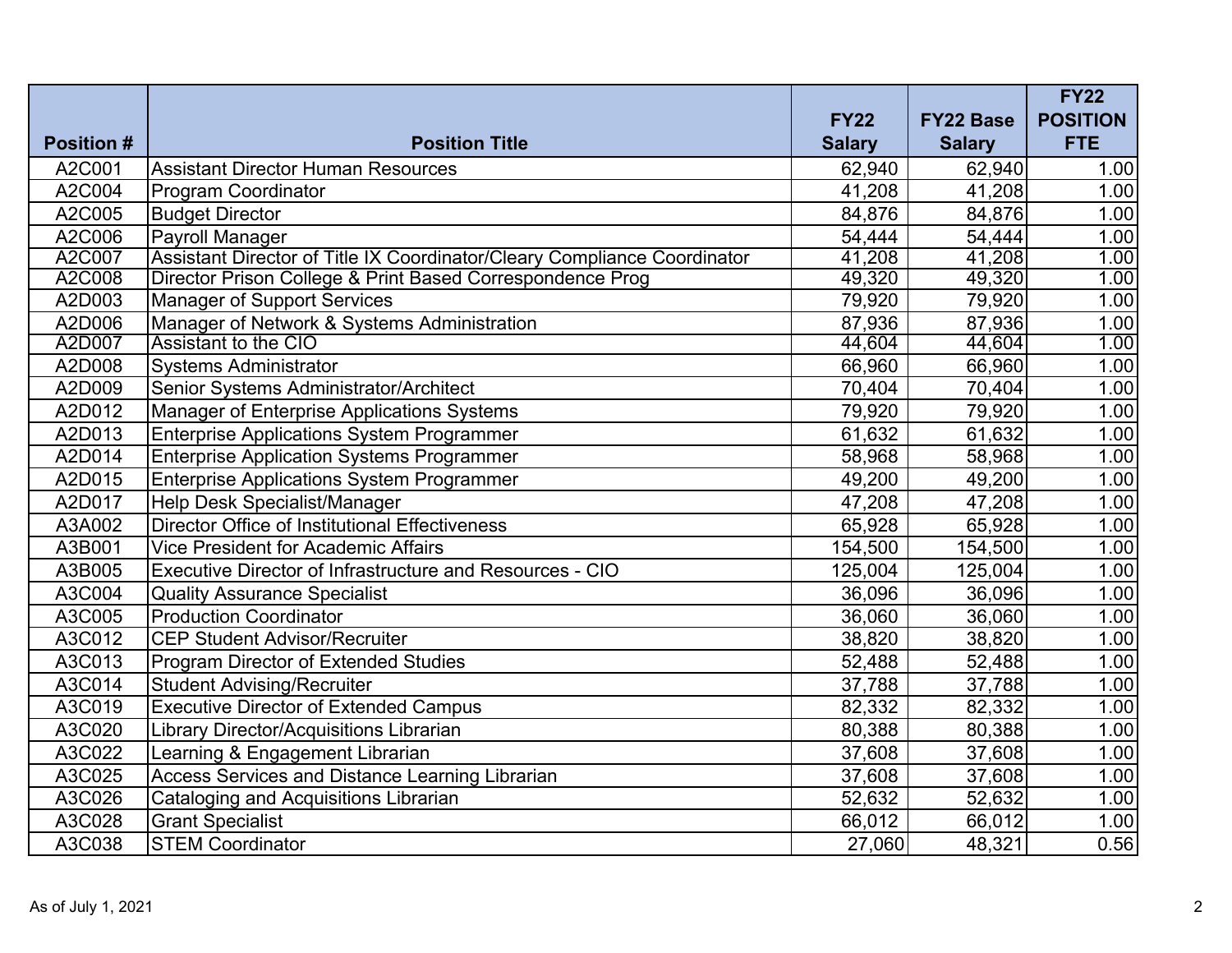| <b>Position #</b> | <b>Position Title</b>                                           | <b>FY22</b><br><b>Salary</b> | <b>FY22 Base</b><br><b>Salary</b> | <b>FY22</b><br><b>POSITION</b><br><b>FTE</b> |
|-------------------|-----------------------------------------------------------------|------------------------------|-----------------------------------|----------------------------------------------|
| A3C041            | <b>Manager Grizzly Testing &amp; Learning Center</b>            | 41,808                       | 41,808                            | 1.00                                         |
| A3C047            | Assistant Director of Civic Engagement & Career Services        | 44,808                       | 44,808                            | 1.00                                         |
| A3C051            | Academic Records Coordinator                                    | 41,748                       | 41,748                            | 1.00                                         |
| A3C052            | <b>TED Program Coordinator</b>                                  | 37,824                       | 37,824                            | 1.00                                         |
| A3C059            | Prison College Program Advisor/Recruiter                        | 48,240                       | 48,240                            | 1.00                                         |
| A3C069            | <b>Executive Director of Enrollment Management</b>              | 96,048                       | 96,048                            | 1.00                                         |
| A3C070            | Academic Advisor                                                | 37,788                       | 37,788                            | 1.00                                         |
| A3C075            | <b>Content Strategist</b>                                       | 42,036                       | 42,036                            | 1.00                                         |
| A3C077            | <b>Instructional Designer AITC</b>                              | 39,144                       | 39,144                            | 1.00                                         |
| A3C079            | <b>AITC Technology Specialist</b>                               | 36,456                       | 36,456                            | 1.00                                         |
| A3C084            | <b>CE Clinical Coordinator</b>                                  | 37,452                       | 37,452                            | 0.80                                         |
| A3C085            | Director of Academic Instructional Technology Center            | 54,216                       | 54,216                            | 1.00                                         |
| A3C086            | <b>Nursing Clinical Placement Coordinator</b>                   | 41,208                       | 49,648                            | 0.83                                         |
| A3C089            | <b>Assoc Vice President of Academic Affairs</b>                 | 104,892                      | 104,892                           | 1.00                                         |
| A3C091            | <b>CAMP Grant Proj Dir</b>                                      | 54,672                       | 54,672                            | 1.00                                         |
| A3C095            | <b>SA CAMP/MEP Recruitment</b>                                  | 37,080                       | 37,080                            | 1.00                                         |
| A3C096            | Instructional Designer/Trainer                                  | 37,188                       | 37,188                            | 1.00                                         |
| A3C098            | <b>AITC Instructional Trainer</b>                               | 33,480                       | 66,960                            | 0.50                                         |
| A3C099            | Academic Advisor & Enrollment Coordinator                       | 45,024                       | 45,024                            | 1.00                                         |
| A3C101            | <b>Assistant Director for Graduate Studies and Admissions</b>   | 59,412                       | 59,412                            | 1.00                                         |
| A3C103            | <b>CEP Recruiter/Advisor</b>                                    | 37,080                       | 37,080                            | 1.00                                         |
| A4B001            | <b>ASU Police Chief</b>                                         | 77,712                       | 77,712                            | 1.00                                         |
| A4C005            | Director Counseling & Career Center                             | 57,684                       | 57,684                            | 1.00                                         |
| A4C019            | <b>Director of Advising Center</b>                              | 48,240                       | 48,240                            | 1.00                                         |
| A4C025            | Coordinator of Accessibility Services                           | 44,292                       | 44,292                            | 1.00                                         |
| A4C026            | Veterans/Military Affairs Coordinator                           | 31,944                       | 31,944                            | 1.00                                         |
| A4D007            | Director of Housing & Auxiliary Services                        | 75,204                       | 75,204                            | 1.00                                         |
| A4D008            | Assistant Director Of Auxiliary Services/Student Union Building | 47,748                       | 47,748                            | 1.00                                         |
| A4D010            | Assistant Director of Housing/Residence Life                    | 43,452                       | 43,452                            | 1.00                                         |
| A4D011            | <b>Residence Hall Director</b>                                  | 37,080                       | 37,080                            | 1.00                                         |
| A4D013            | <b>Campus Events Coordinator</b>                                | 44,652                       | 44,652                            | 1.00                                         |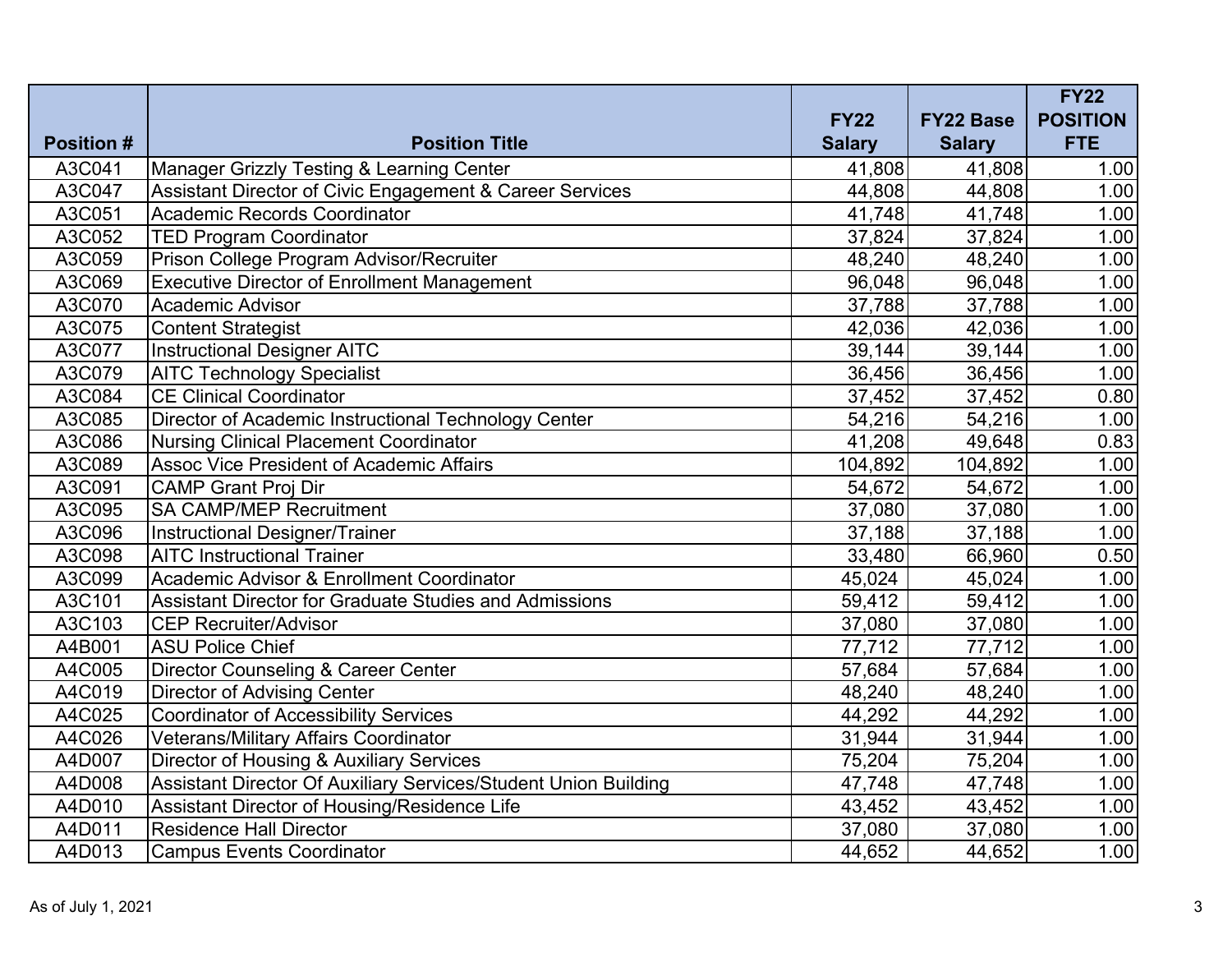|                   |                                                            | <b>FY22</b>   | <b>FY22 Base</b> | <b>FY22</b><br><b>POSITION</b> |
|-------------------|------------------------------------------------------------|---------------|------------------|--------------------------------|
| <b>Position #</b> | <b>Position Title</b>                                      | <b>Salary</b> | <b>Salary</b>    | <b>FTE</b>                     |
| A4D014            | Director Co-Curricular Engagement & Recreation             | 52,548        | 52,548           | 1.00                           |
| A4D015            | <b>Residence Hall Director</b>                             | 37,704        | 37,704           | 1.00                           |
| A4D017            | <b>Residence Hall Director</b>                             | 38,208        | 38,208           | 1.00                           |
| A4D018            | Assistant Director Co-Curricular Engagement & Recreation   | 42,024        | 42,024           | 1.00                           |
| A4D028            | Coordinator of Grizzly Persist & Orientation               | 36,504        | 36,504           | 1.00                           |
| A5B002            | <b>Assistant Director of Communications</b>                | 50,172        | 50,172           | 1.00                           |
| A5B003            | <b>Graphic Artist</b>                                      | 42,096        | 42,096           | 1.00                           |
| A5B004            | <b>Web Application Developer</b>                           | 54,876        | 54,876           | 1.00                           |
| A5B005            | <b>Executive Director of Foundation</b>                    | 63,828        | 63,828           | 1.00                           |
| A5B011            | <b>Admissions Counselor</b>                                | 37,764        | 37,764           | 1.00                           |
| A5B012            | <b>Assistant Director for Admissions Recruitment</b>       | 49,428        | 49,428           | 1.00                           |
| A5B013            | Degree Audit Administrator                                 | 36,456        | 36,456           | 1.00                           |
| A5B016            | Registrar                                                  | 69,480        | 69,480           | 1.00                           |
| A5B017            | <b>Assistant Registrar</b>                                 | 43,464        | 43,464           | 1.00                           |
| A5B018            | Administrative Assistant Alumni & Foundation               | 34,344        | 34,344           | 1.00                           |
| A5B020            | <b>Assistant Director of Alumni Relations</b>              | 43,260        | 43,260           | 1.00                           |
| A5B022            | Transfer Student Coordinator                               | 37,080        | 37,080           | 1.00                           |
| A5B023            | <b>CASA Coordinator</b>                                    | 47,676        | 47,676           | 1.00                           |
| A5B024            | <b>Assistant Director of Admissions Outreach</b>           | 54,168        | 54,168           | 1.00                           |
| A5C002            | <b>Director Student Financial Aid</b>                      | 77,256        | 77,256           | 1.00                           |
| A5C004            | <b>Student Employment and Special Programs Coordinator</b> | 49,272        | 49,272           | 1.00                           |
| A5C005            | One Stop Counselor-Recruiter/Scholarship Coordinator       | 44,916        | 44,916           | 1.00                           |
| A5C009            | <b>Assistant Director Student Financial Aid</b>            | 53,304        | 53,304           | 1.00                           |
| A5C010            | <b>Student Loan Counselor/Default Prevention Manager</b>   | 51,444        | 51,444           | 1.00                           |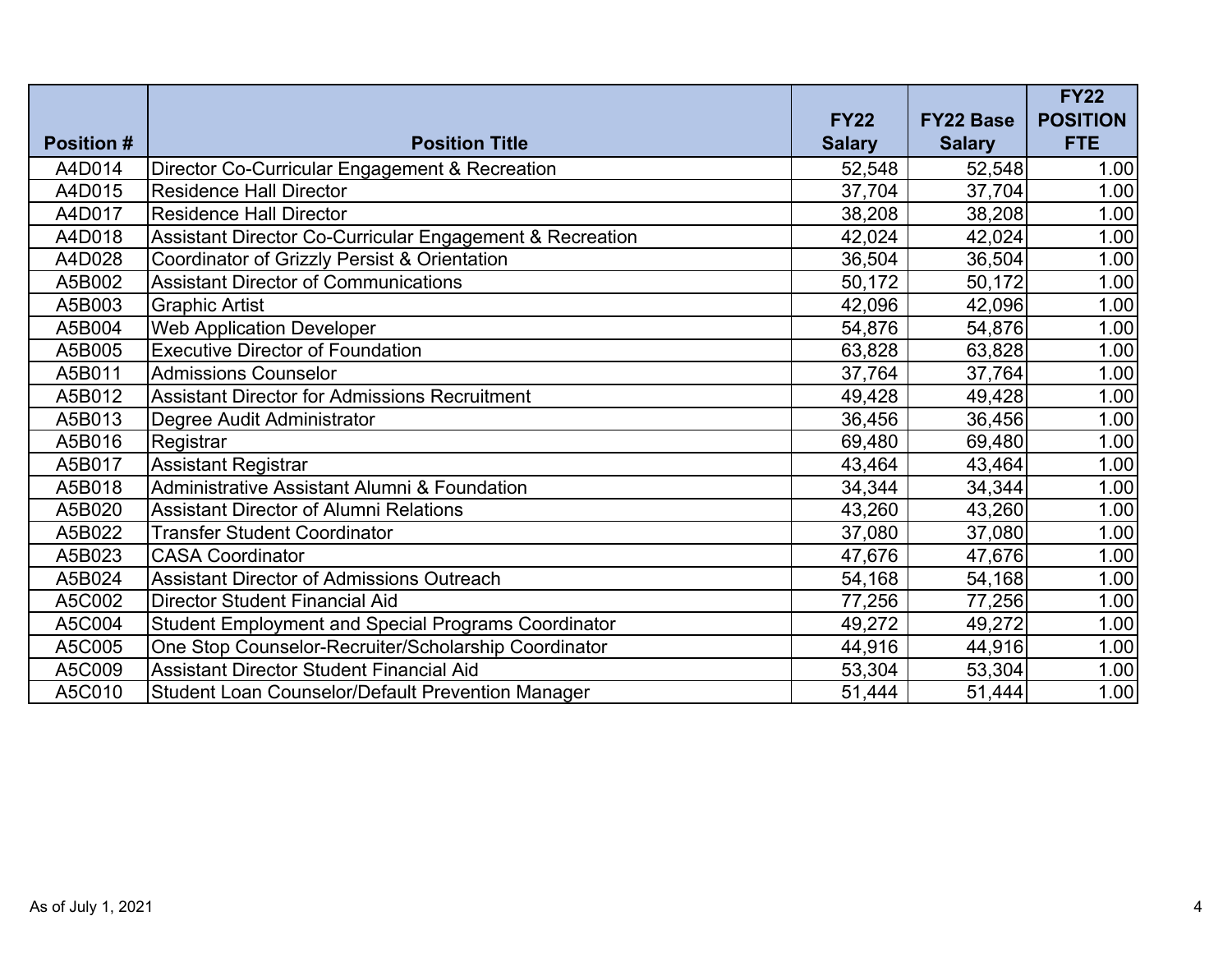|                   |                                     |               | <b>FY 22</b>  | <b>FY22</b>     |
|-------------------|-------------------------------------|---------------|---------------|-----------------|
|                   |                                     | <b>FY 22</b>  | <b>Base</b>   | <b>Position</b> |
| <b>Position #</b> | <b>Position Title</b>               | <b>Salary</b> | <b>Salary</b> | <b>FTE</b>      |
| 110               | Custodian I                         | 29,304        | 29,304        | 1.00            |
| 173               | <b>Structural Trades II</b>         | 47,772        | 47,772        | 1.00            |
| 98                | <b>Administrative Assistant III</b> | 47,496        | 47,496        | 1.00            |
| 255               | <b>IT Professional</b>              | 61,920        | 61,920        | 1.00            |
| 176               | Pipe/Mech Trades I                  | 46,752        | 46,752        | 1.00            |
| 52                | <b>Accounting Technician III</b>    | 55,380        | 55,380        | 1.00            |
| 290               | <b>IT Professional</b>              | 61,908        | 61,908        | 1.00            |
| 185               | General Labor I                     | 31,860        | 31,860        | 1.00            |
| $\overline{57}$   | <b>Administrative Assistant III</b> | 45,480        | 45,480        | 1.00            |
| 169               | Grounds & Nursery I                 | 42,048        | 42,048        | 1.00            |
| 40                | <b>Administrative Assistant III</b> | 45,348        | 45,348        | 1.00            |
| 275               | <b>Administrative Assistant III</b> | 45,480        | 45,480        | 1.00            |
| 299               | Police Officer II                   | 63,852        | 63,852        | 1.00            |
| 130               | <b>Administrative Assistant II</b>  | 35,796        | 35,796        | 1.00            |
| 229               | Administrative Assistant II         | 45,036        | 45,036        | 1.00            |
| 89                | Custodian I                         | 29,304        | 29,304        | 1.00            |
| 181               | <b>Administrative Assistant III</b> | 55,896        | 55,896        | 1.00            |
| 127               | Police Officer I                    | 56,124        | 56,124        | 1.00            |
| 267               | Program Assistant II                | 57,048        | 57,048        | 1.00            |
| 48                | Technician III                      | 49,980        | 49,980        | 1.00            |
| 191               | <b>Administrative Assistant II</b>  | 38,076        | 38,076        | 1.00            |
| 225               | Structural Trades II                | 47,388        | 47,388        | 1.00            |
| 240               | Custodian I                         | 29,220        | 29,220        | 1.00            |
| 124               | <b>Administrative Assistant II</b>  | 35,796        | 35,796        | 1.00            |
| 266               | Administrative Assistant II         | 36,600        | 36,600        | 1.00            |
| 276               | Administrative Assistant II         | 35,796        | 35,796        | 1.00            |
| 217               | Custodian I                         | 29,304        | 29,304        | 1.00            |
| 109               | Custodian I                         | 28,656        | 28,656        | 1.00            |
| 149               | <b>Accounting Technician III</b>    | 49,128        | 49,128        | 1.00            |
| 204               | <b>Administrative Assistant III</b> | 51,528        | 51,528        | 1.00            |
| 294               | <b>Materials Handler I</b>          | 29,952        | 29,952        | 1.00            |
| 50                | Custodian I                         | 30,480        | 30,480        | 1.00            |
| 137               | Structural Trades III               | 66,276        | 66,276        | 1.00            |
| 18                | Custodian I                         | 28,932        | 28,932        | 1.00            |
| 202               | <b>Accounting Technician III</b>    | 61,260        | 61,260        | 1.00            |
| 234               | Grounds & Nursery I                 | 40,884        | 40,884        | 1.00            |
| 71                | Custodian I                         | 28,656        | 28,656        | 1.00            |
| 248               | <b>Administrative Assistant II</b>  | 36,600        | 36,600        | 1.00            |
| 292               | Custodian I                         | 29,304        | 29,304        | 1.00            |
| 273               | <b>Electronics Specialist I</b>     | 48,252        | 48,252        | 1.00            |
| 29                | <b>Administrative Assistant II</b>  | 35,796        | 35,796        | 1.00            |
| 186               | General Labor I                     | 32,592        | 32,592        | 1.00            |
| 236               | Administrative Assistant I          | 19,512        | 39,024        | 0.50            |
| 5                 | General Labor III                   | 55,716        | 55,716        | 1.00            |
| 244               | Administrative Assistant III        | 46,812        | 46,812        | 1.00            |
| 219               | Structural Trades I                 | 39,576        | 39,576        | 1.00            |
| 56                | Library Technician II               | 50,880        | 50,880        | 1.00            |
| 11                | Grounds & Nursery I                 | 42,048        | 42,048        | 1.00            |
| 16                | Grounds & Nursery I                 | 42,864        | 42,864        | 1.00            |
| 296               | Pipe/Mech Trades I                  | 46,752        | 46,752        | 1.00            |
| 148               | Administrative Assistant II         | 45,672        | 45,672        | 1.00            |